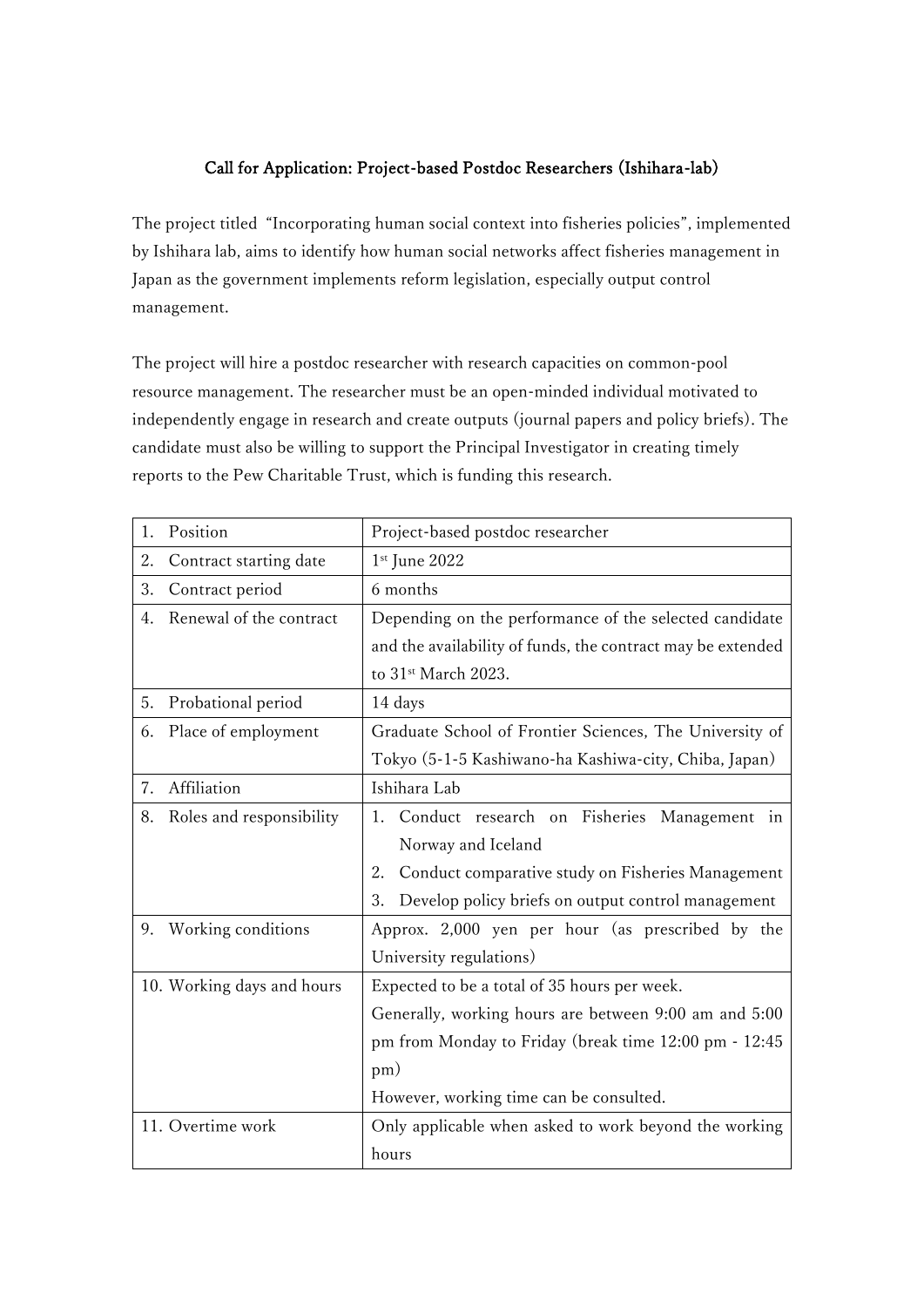| 12. Day off               | Sundays, Saturdays, holidays prescribed in the National      |
|---------------------------|--------------------------------------------------------------|
|                           | Holiday Act, December 29th to 3rd January of the following   |
|                           | year, other days specifically designated as day off          |
| 13. Paid leave            | Provided in accordance with the University regulations       |
| 14. Compensation          | Basic salary is calculated according to the candidate's past |
|                           | performance in accordance with the University of Tokyo's     |
|                           | salary regulations. Transportation allowance to be           |
|                           | provided in accordance with the University's regulations     |
| 15. Social Insurance      | Health Insurance, Welfare Pension Insurance, and             |
|                           | Unemployment Insurance in accordance with the                |
|                           | applicable laws and ordinances                               |
| 16. Pay day               | 17 <sup>th</sup> day of each month                           |
| 17. Qualification         | Preferably candidate with Ph.D. degree<br>(but)<br>●         |
|                           | candidate with master's degree can apply)                    |
|                           | Candidate with basic knowledge in Economics,                 |
|                           | Sociology and Resource management is desirable               |
|                           | Candidate must be willing work as team                       |
|                           | Good command of English (Japanese language skill is          |
|                           | an asset)                                                    |
| 18. Application documents | Curriculum Vitae in the University of Tokyo format           |
|                           | (downloadable at                                             |
|                           | https://www.u-tokyo.ac.jp/en/about/jobs.html)                |
|                           | List of publications (categorized as 1. Peer-reviewed        |
|                           | journal papers, 2. Books, and 3. Others)                     |
|                           | Statement in English explaining; i) the relevance of         |
|                           | your education and professional experience for this          |
|                           | position, and ii) your motivation for applying for this      |
|                           | position.                                                    |
|                           | Names, affiliation, email address and telephone              |
|                           | number of two referees                                       |
|                           | Any application that lacks any required documents will       |
|                           | NOT be considered. All documents submitted will NOT          |
|                           | be returned.                                                 |
| 19. Application method    | Send all the materials to Dr. Hiroe Ishihara                 |
|                           | (a-hiroe@g.ecc.u-tokyo.ac.jp)                                |
|                           |                                                              |